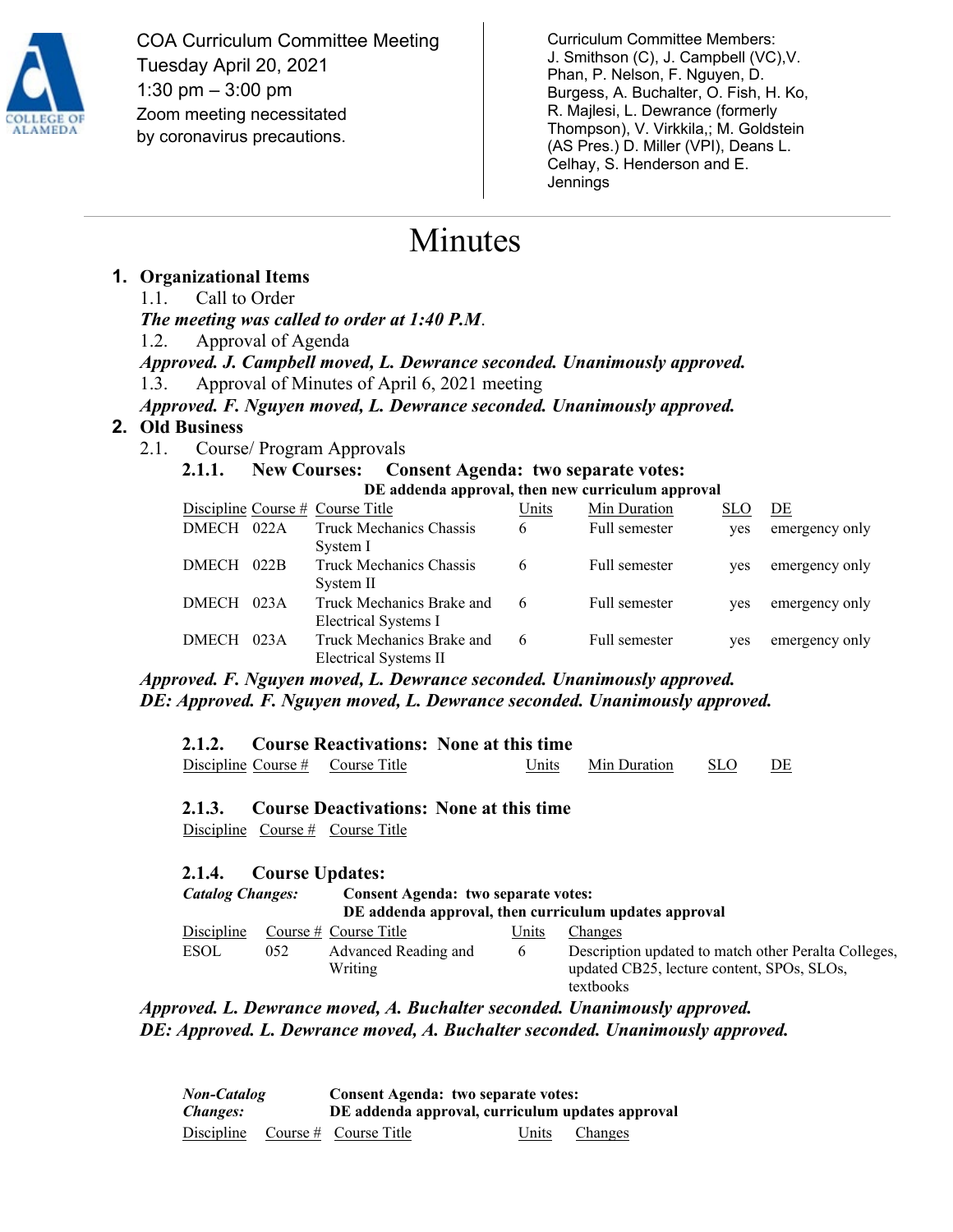| ART         | 047  |                                | 3 | Technical correction in lecture/lab hours distribution<br>to match catalog, updated min duration to 6 weeks,<br>DE updates to 100% online, textbook updates |
|-------------|------|--------------------------------|---|-------------------------------------------------------------------------------------------------------------------------------------------------------------|
| <b>ESOL</b> | 268  | Pronunciation 4                | 3 | Min duration updated to less than 6 weeks, 100% DE                                                                                                          |
| <b>ESOL</b> | 289  | Conversation 2                 | 3 | Min duration updated to less than 6 weeks, 100% DE                                                                                                          |
| <b>ESOL</b> | 293  | Vocabulary 3                   | 3 | Min duration updated to less than 6 weeks, 100% DE                                                                                                          |
| AMT         | 062L | Airframe Systems I             | 3 | Updated minimum duration to 8-weeks; mapped<br>SLOs to ILOs, no DE for this course                                                                          |
| AMT         | 070L | Theory of Powerplants I        | 3 | updated SLOs and textbooks, no DE for this course                                                                                                           |
| AMT         | 074L | Theory of Powerplants II       | 3 | updated SLOs and textbooks, no DE for this course                                                                                                           |
| AMT         | 076L | Advanced Powerplants I         | 3 | updated SLOs and textbooks, no DE for this course                                                                                                           |
| AMT         | 078L | <b>Advanced Powerplants II</b> | 3 | updated SLOs and textbooks, no DE for this course                                                                                                           |
|             |      |                                |   |                                                                                                                                                             |

*Approved. V. Phan moved, F. Nguyen seconded. Unanimously approved. DE: Approved. V. Phan moved, F. Nguyen seconded. Unanimously approved.*

# **2.1.5. Program Updates: Modified Programs Consent Agenda**

| Dept         | Program                                                     | Proposed<br>start | <b>Changes</b>                                                                         |
|--------------|-------------------------------------------------------------|-------------------|----------------------------------------------------------------------------------------|
| <b>ATECH</b> | <b>Automotive Electronics</b><br>Specialist - A.S. Degree   | ongoing           | GE and Electives language added, updated<br>program narrative                          |
| <b>ATECH</b> | Chassis And Drivetrain - A.S.<br>Degree                     | ongoing           | GE and Electives language added, updated<br>program narrative                          |
| <b>ATECH</b> | Chassis Specialist - A.S.<br>Degree                         | ongoing           | GE and Electives language added, updated<br>program narrative                          |
| <b>AUTOB</b> |                                                             |                   | Updated cover page (CTE), updated<br>description, updated course block, updated and    |
|              | Auto Body A.S.                                              | ongoing           | mapped PLOs, updated program narrative<br>reviewed course versions, updated TMC to new |
| <b>PSYCH</b> | AA-T in Psychology                                          | ongoing           | form, updated program narrative<br>Updated cover page, updated description,            |
| <b>SOC</b>   | Sociology A.A.                                              | ongoing           | added SOCSC 125 to course block, updated<br>program narrative                          |
|              | Annual U. Dhan manad D. Malaan aagandad Unguimandu gunuquad |                   |                                                                                        |

| Approved. V. Phan moved, P. Nelson seconded. Unanimously approved. |  |  |
|--------------------------------------------------------------------|--|--|
|                                                                    |  |  |

| 2.1.6.      | <b>Program Updates: New Programs</b><br><b>Consent Agenda</b>                    |                                                   |
|-------------|----------------------------------------------------------------------------------|---------------------------------------------------|
| Dept        | Proposed start<br>Program                                                        |                                                   |
| 2.1.7.      | <b>Program Updates: Deactivations</b><br><b>Consent Agenda</b>                   |                                                   |
| Dept        | Program                                                                          | Reason                                            |
| <b>CIS</b>  | Computer Applications – Weekend Computer College<br>Certificate of Proficiency   | Obsolete program                                  |
| <b>CIS</b>  | Networking Administration - Certificate of Achievement                           | Obsolete program                                  |
| <b>ARTS</b> | Liberal Arts With Emphasis In Arts And Humanities<br>$(A.A. degree - old title)$ | CurriQunet clean-up of old programs<br>(replaced) |
| <b>PHYS</b> | Liberal Arts With Emphasis In Natural Sciences<br>(A.A. Degree - old title)      | CurriQunet clean-up of old programs<br>(replaced) |
| ARTS        | Liberal Arts With Emphasis In Natural Sciences<br>(A.A. Degree - old title)      | CurriQunet clean-up of old programs<br>(replaced) |